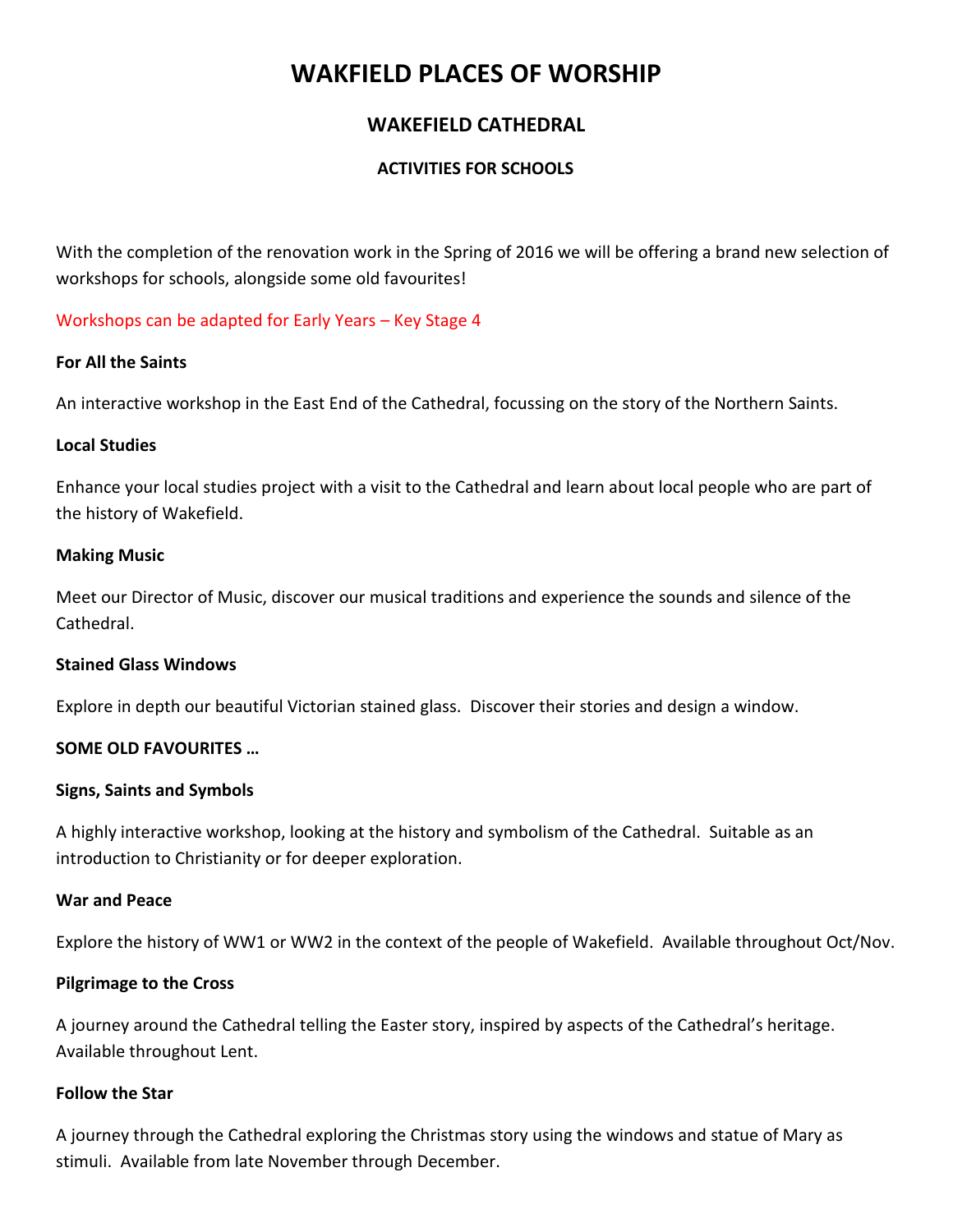**For more information or to book a workshop contact** 

**Bev Howes – Administrative Assistant** 

**[Learning.admin@wakefield-cathedral.org.uk](mailto:Learning.admin@wakefield-cathedral.org.uk)**

**Telephone: 01924 373 923**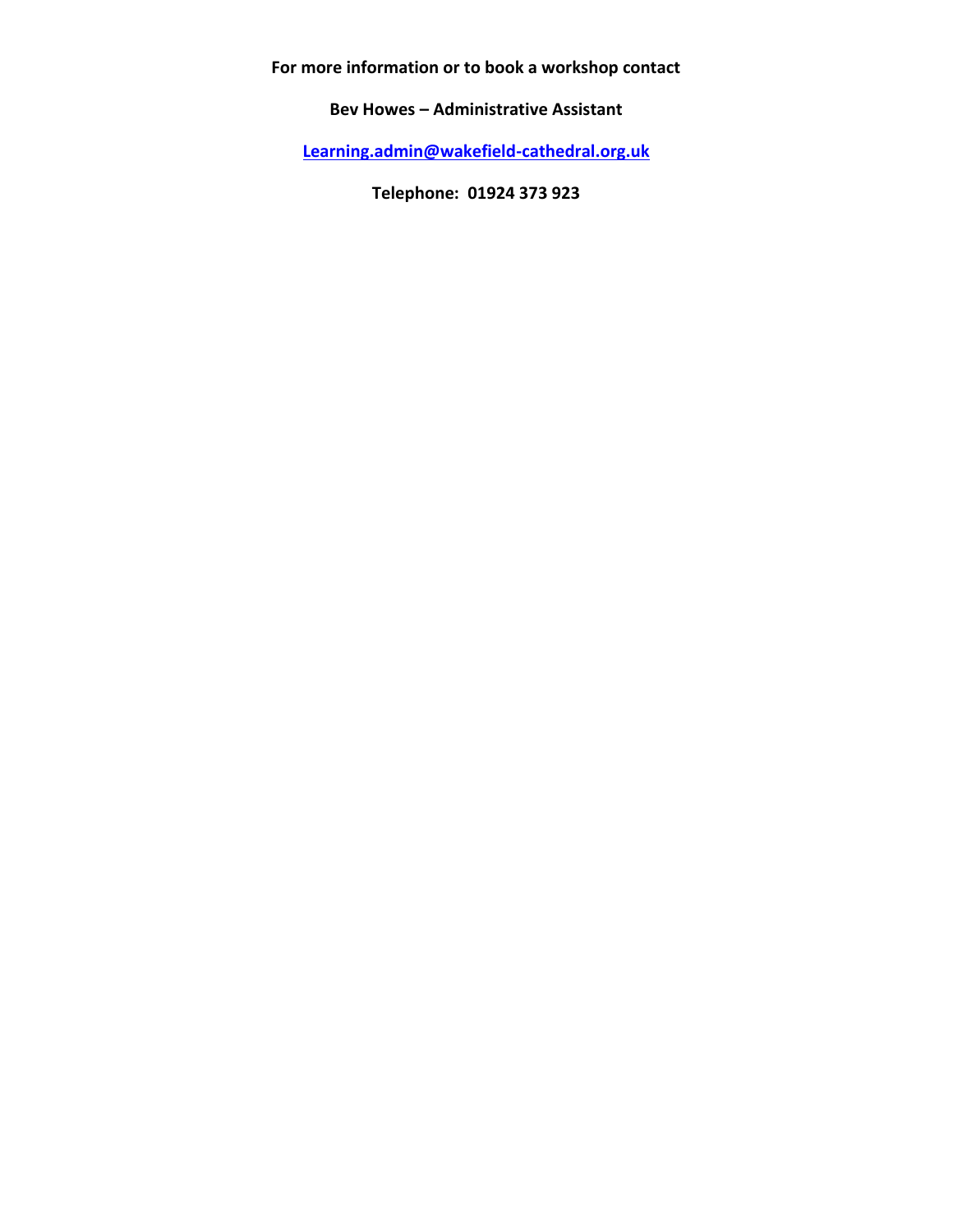# **WAKEFIELD CHANTRY CHAPEL**

The 14<sup>th</sup> century Chantry Chapel is small but has some interesting features including stained glass windows and an original crypt.

The Wakefield Cathedral Education Team organise topic sessions for school parties in the Chapel.





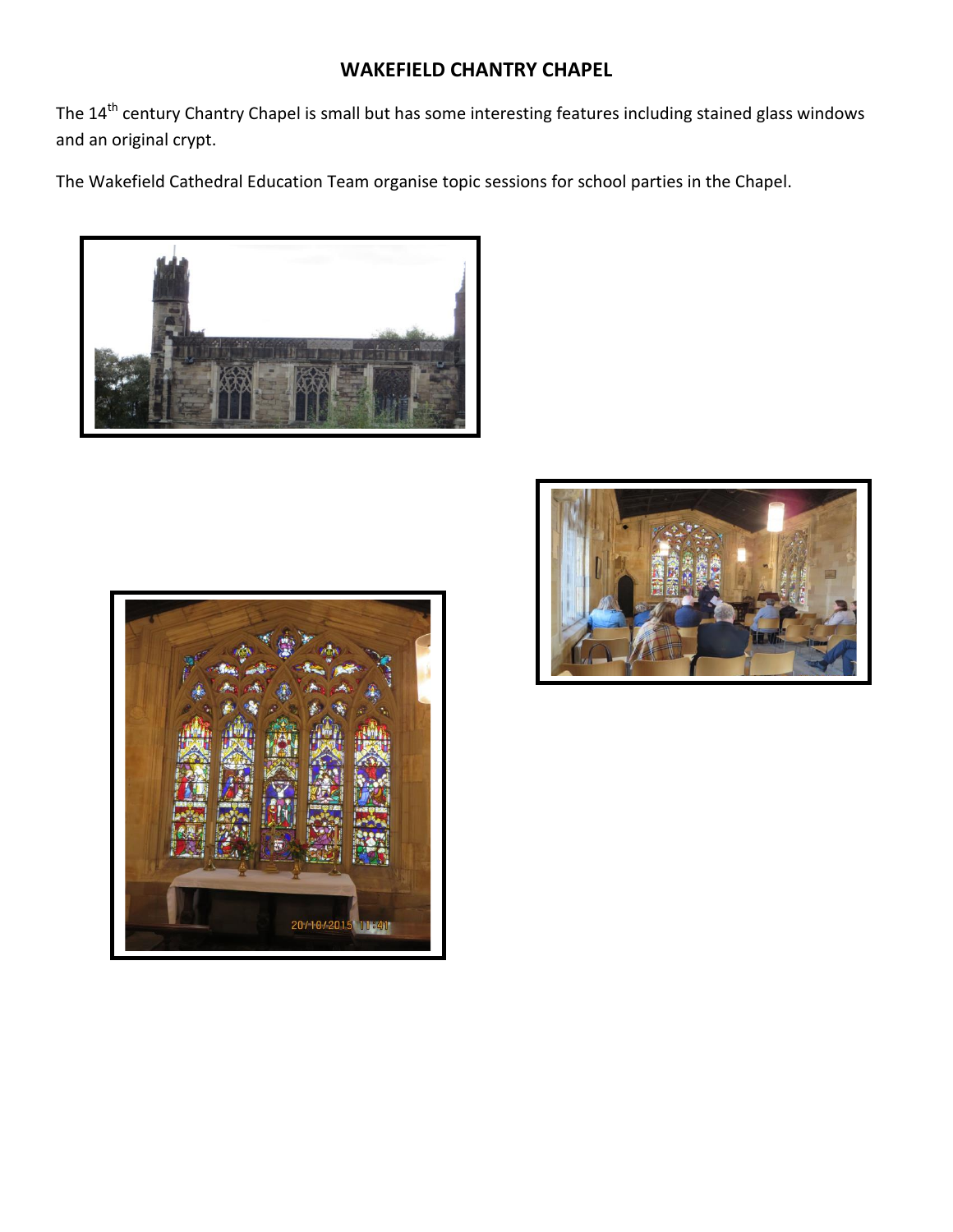# **JAMIE SWAFIE MOSQUE**

The Jamie Swafie Mosque is a modern purpose built mosque where up to 400 Muslims worship each Friday.

Approximately 300 children attend the large mosque school for 1 ½ to 2 hours each evening after school.

This is an excellent educational venue for any schools in Barnsley studying Islam. When we visited the mosque in October 2015 we were given a very warm welcome.

Contact: Sajid on 07973 687 630